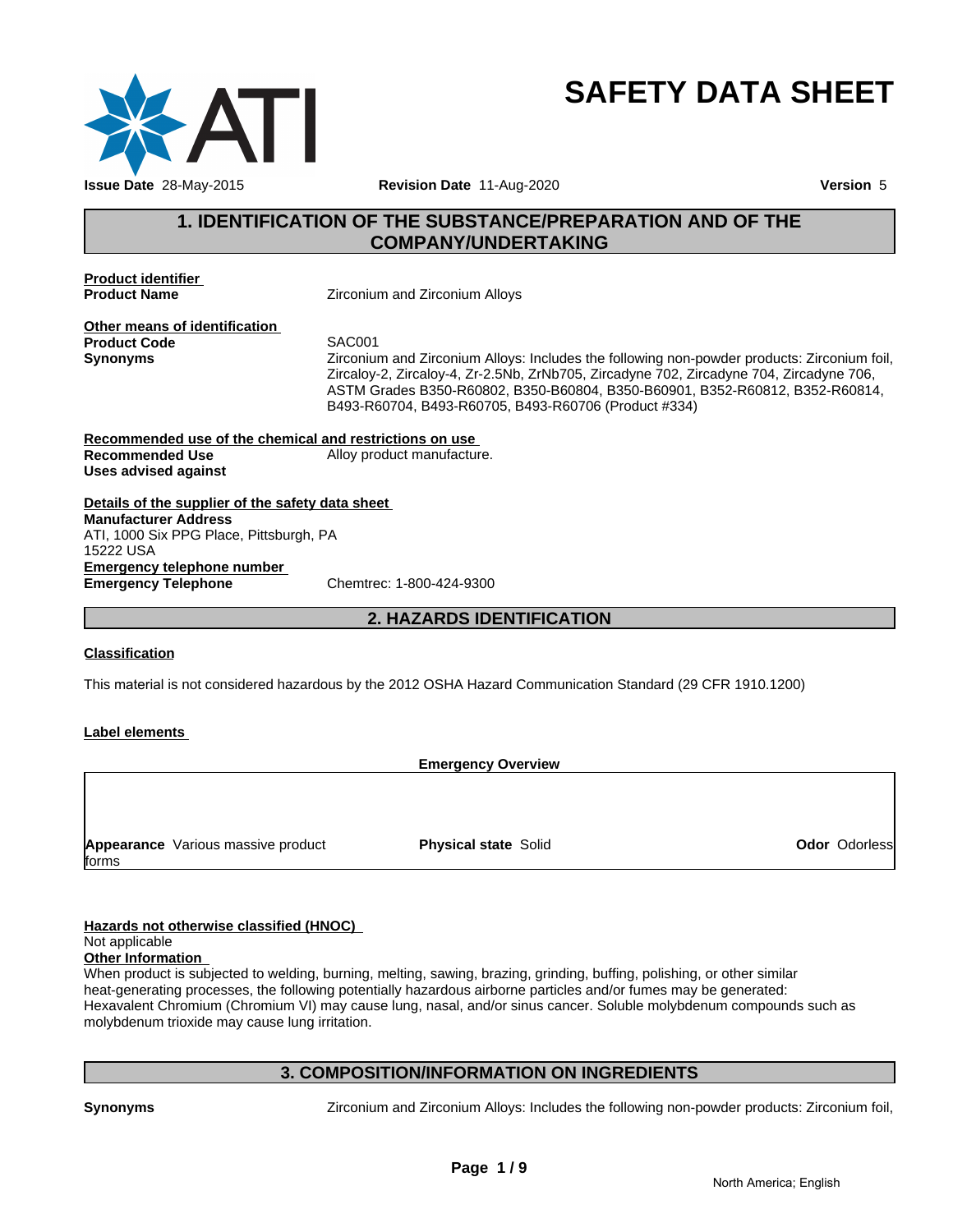| <b>Chemical Name</b> | CAS No.                      | Weight-%     |
|----------------------|------------------------------|--------------|
| Zirconium            | 7440-67-7                    | 90-98.5      |
| <b>Hafnium</b>       | 7440-58-6                    | $0.005 - 10$ |
| Niobium (Columbium)  | 7440-03-1                    | $0 - 4$      |
| Tin                  | 7440-31-5                    | $0 - 3$      |
| Molybdenum           | 7439-98-7                    | $0 - 2$      |
| Chromium             | 7440-47-3                    | $0 - 1$      |
| Iron                 | 7439-89-6                    | $0.1 - 1$    |
| <b>Nickel</b>        | 7440-02-0                    | $0 - 0.1$    |
|                      | <b>4. FIRST AID MEASURES</b> |              |

| <b>First aid measures</b> |                                                                                                                                                        |
|---------------------------|--------------------------------------------------------------------------------------------------------------------------------------------------------|
| Eye contact               | In the case of particles coming in contact with eyes during processing, treat as with any<br>foreign object.                                           |
| <b>Skin Contact</b>       | In the case of skin irritation or allergic reactions see a physician.                                                                                  |
| <b>Inhalation</b>         | If excessive amounts of smoke, fume, or particulate are inhaled during processing, remove<br>to fresh air and consult a qualified health professional. |
| Ingestion                 | Not an expected route of exposure.                                                                                                                     |
|                           | Most important symptoms and effects, both acute and delayed                                                                                            |
| <b>Symptoms</b>           | May cause allergic skin reaction.                                                                                                                      |
|                           | Indication of any immediate medical attention and special treatment needed                                                                             |
| Note to physicians        | Treat symptomatically.                                                                                                                                 |
|                           | <b>5. FIRE-FIGHTING MEASURES</b>                                                                                                                       |

#### **Suitable extinguishing media**

Product not flammable in the form as distributed, flammable as finely divided particles or pieces resulting from processing of this product. Isolate large fires and allow to burn out. Smother small fires with salt (NaCl) or class D dry powder fire extinguisher.

**Unsuitable extinguishing media** Do not spray water on burning metal as an explosion may occur. This explosive characteristic is caused by the hydrogen and steam generated by the reaction of water with the burning material.

#### **Specific hazards arising from the chemical**

Intense heat. Very fine, high surface area material resulting from grinding, buffing, polishing, or similar processes of this product may ignite spontaneously at room temperature. WARNING: Fine particles resulting from grinding, buffing, polishing, or similar processes of this product may form combustible dust-air mixtures. Keep particles away from all ignition sources including heat, sparks, and flame. Prevent dust accumulations to minimize combustible dust hazard. Zirconium foil, which is shipped as rolls, may ignite after unrolling if exposed to temperatures between 350-450°C, depending on foil thickness and rate of heating.

**Hazardous combustion products**Hexavalent Chromium (Chromium VI) may cause lung, nasal, and/or sinus cancer. Soluble molybdenum compounds such as molybdenum trioxide may cause lung irritation.

**Explosion data Sensitivity to Mechanical Impact** None. **Sensitivity to Static Discharge** None.

**Protective equipment and precautions for firefighters**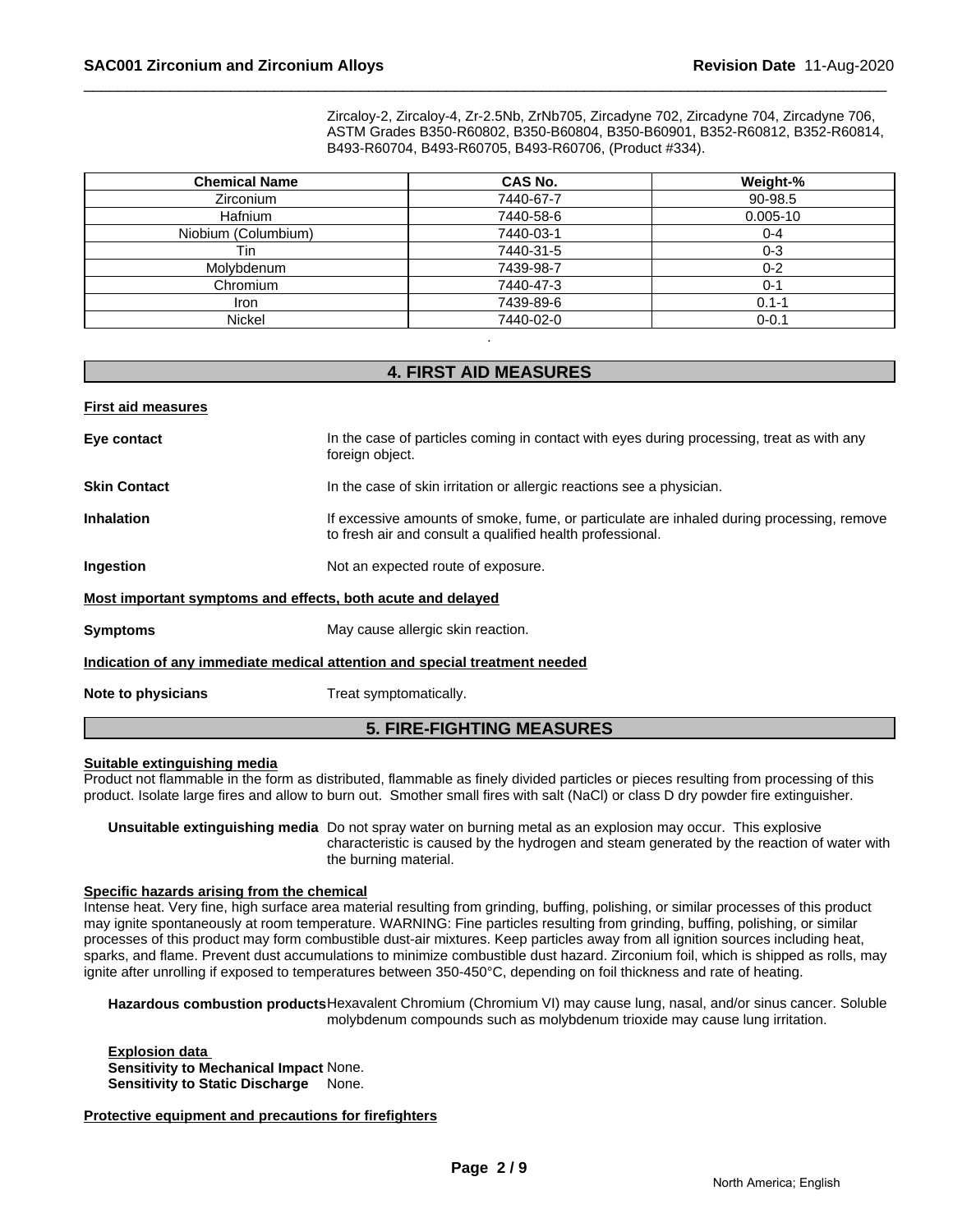# **Personal precautions, protective equipment and emergency procedures**

| <b>SAC001 Zirconium and Zirconium Alloys</b>         |                                                                                                 | Revision Date 11-Aug-2 |
|------------------------------------------------------|-------------------------------------------------------------------------------------------------|------------------------|
|                                                      | Firefighters should wear self-contained breathing apparatus and full firefighting turnout gear. |                        |
|                                                      | <b>6. ACCIDENTAL RELEASE MEASURES</b>                                                           |                        |
|                                                      | Personal precautions, protective equipment and emergency procedures                             |                        |
| <b>Personal precautions</b>                          | Use personal protective equipment as required.                                                  |                        |
| For emergency responders                             | Use personal protective equipment as required.                                                  |                        |
| <b>Environmental precautions</b>                     |                                                                                                 |                        |
| <b>Environmental precautions</b>                     | Not applicable to massive product.                                                              |                        |
| Methods and material for containment and cleaning up |                                                                                                 |                        |
| <b>Methods for containment</b>                       | Not applicable to massive product.                                                              |                        |
| Methods for cleaning up                              | Not applicable to massive product.                                                              |                        |
|                                                      | 7. HANDLING AND STORAGE                                                                         |                        |
| <b>Precautions for safe handling</b>                 |                                                                                                 |                        |
| Advice on safe handling                              | Very fine, high surface area material resulting from grinding, buffing, polishing, or simila    |                        |

#### **Precautions for safe handling**

**Advice on safe handling** Very fine, high surface area material resulting from grinding, buffing, polishing, or similar processes of this product may ignite spontaneously at room temperature. WARNING: Fine particles resulting from grinding, buffing, polishing, or similar processes of this product may form combustible dust-air mixtures. Keep particles away from all ignition sources including heat, sparks, and flame. Prevent dust accumulations to minimize combustible dust hazard. Zirconium foil, which is shipped as rolls, may ignite after unrolling if exposed to temperatures between 350-450°C, depending on foil thickness and rate of heating.

#### **Conditions for safe storage, including any incompatibilities**

**Storage Conditions** Keep chips, turnings, dust, and other small particles away from heat, sparks, flame and other sources of ignition (i.e., pilot lights, electric motors and static electricity). **Incompatible materials Dissolves in hydrofluoric acid. Ignites in the presence of fluorine. When heated above** 200°C, reacts exothermically with the following: Chlorine, bromine, halocarbons, carbon tetrachloride, carbon tetrafluoride, and freon. processes of this product may ignite spontaneously at room temperature. WARNING: Fine particles resulting from grinding, buffing, or is miral r processes of this product may form combustible dust-air mixtures. Keep particl

#### **Control parameters**

#### **Exposure Guidelines**

| <b>Chemical Name</b>             | <b>ACGIH TLV</b>                                                                          | <b>OSHA PEL</b>                                                        |
|----------------------------------|-------------------------------------------------------------------------------------------|------------------------------------------------------------------------|
| <b>Zirconium</b>                 | STEL: 10 mg/m <sup>3</sup> STEL: 10 mg/m <sup>3</sup> Zr                                  | TWA: $5 \text{ mg/m}^3$ Zr                                             |
| 7440-67-7                        | TWA: 5 mg/m <sup>3</sup> TWA: 5 mg/m <sup>3</sup> Zr                                      | (vacated) STEL: 10 mg/m <sup>3</sup> (vacated) STEL:<br>10 mg/m $3$ Zr |
| <b>Hafnium</b><br>7440-58-6      | TWA: $0.5$ mg/m <sup>3</sup> TWA: $0.5$ mg/m <sup>3</sup> Hf                              | TWA: $0.5$ mg/m <sup>3</sup>                                           |
| Niobium (Columbium)<br>7440-03-1 |                                                                                           |                                                                        |
| Tin                              | TWA: 2 mg/m <sup>3</sup> TWA: 2 mg/m <sup>3</sup> Sn except                               | TWA: $2 \text{ mg/m}^3$ Sn<br>except oxides                            |
| 7440-31-5                        | Tin hydride                                                                               |                                                                        |
| Molybdenum<br>7439-98-7          | TWA: $10 \text{ mg/m}^3$ inhalable fraction<br>TWA: $3 \text{mq/m}^3$ respirable fraction |                                                                        |
| Iron                             |                                                                                           |                                                                        |
| 7439-89-6                        |                                                                                           |                                                                        |
| Chromium<br>7440-47-3            | TWA: $0.5$ mg/m <sup>3</sup>                                                              | TWA: 1 $mq/m3$                                                         |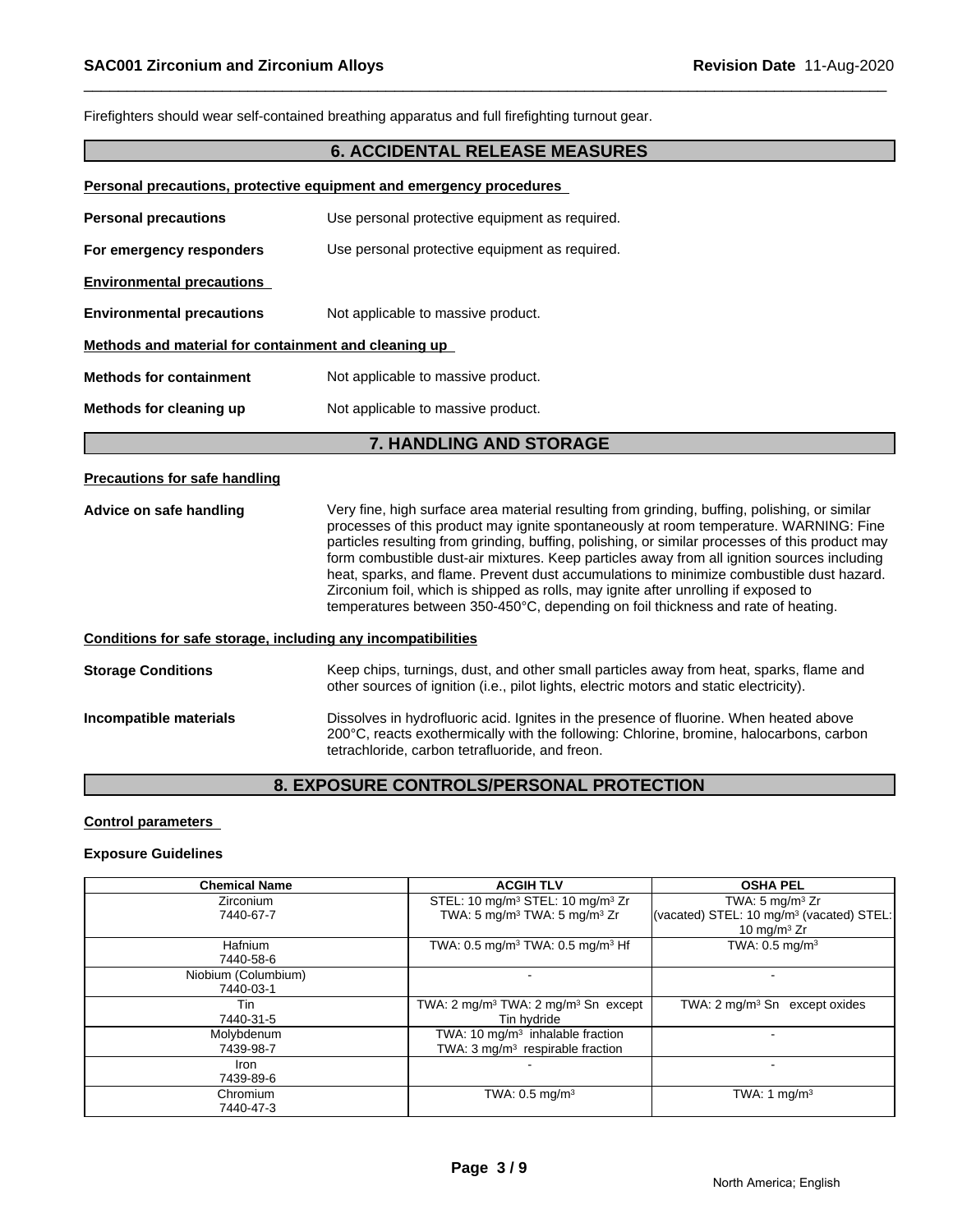| Nickel<br>7440-02-0                                                   | TWA: 1 mg/m <sup>3</sup><br>TWA: $1.5 \text{ mg/m}^3$ inhalable fraction                                                                                                                                                                                                                                                                                                        |                                                                        |  |  |  |
|-----------------------------------------------------------------------|---------------------------------------------------------------------------------------------------------------------------------------------------------------------------------------------------------------------------------------------------------------------------------------------------------------------------------------------------------------------------------|------------------------------------------------------------------------|--|--|--|
| <b>Appropriate engineering controls</b>                               |                                                                                                                                                                                                                                                                                                                                                                                 |                                                                        |  |  |  |
| <b>Engineering Controls</b>                                           |                                                                                                                                                                                                                                                                                                                                                                                 | Avoid generation of uncontrolled particles.                            |  |  |  |
| Individual protection measures, such as personal protective equipment |                                                                                                                                                                                                                                                                                                                                                                                 |                                                                        |  |  |  |
| <b>Eye/face protection</b>                                            | When airborne particles may be present, appropriate eye protection is recommended. For<br>example, tight-fitting goggles, foam-lined safety glasses or other protective equipment that<br>shield the eyes from particles.                                                                                                                                                       |                                                                        |  |  |  |
| Skin and body protection                                              | Fire/flame resistant/retardant clothing may be appropriate during hot work with the product.<br>Cut-resistant gloves and/or protective clothing may be appropriate when sharp surfaces are<br>present.                                                                                                                                                                          |                                                                        |  |  |  |
| <b>Respiratory protection</b>                                         | When particulates/fumes/gases are generated and if exposure limits are exceeded or<br>irritation is experienced, proper approved respiratory protection should be worn.<br>Positive-pressure supplied air respirators may be required for high airborne contaminant<br>concentrations. Respiratory protection must be provided in accordance with current local<br>regulations. |                                                                        |  |  |  |
| <b>General Hygiene Considerations</b>                                 |                                                                                                                                                                                                                                                                                                                                                                                 | Handle in accordance with good industrial hygiene and safety practice. |  |  |  |
|                                                                       |                                                                                                                                                                                                                                                                                                                                                                                 | 9. PHYSICAL AND CHEMICAL PROPERTIES                                    |  |  |  |
| Information on basic physical and chemical properties                 |                                                                                                                                                                                                                                                                                                                                                                                 |                                                                        |  |  |  |
| <b>Physical state</b>                                                 | Solid                                                                                                                                                                                                                                                                                                                                                                           |                                                                        |  |  |  |

# **Information on basic physical and chemical properties**

| <b>Physical state</b><br>Appearance<br><b>Color</b>                                                                                                                                                                         | Solid<br>Various massive product forms<br>Metallic gray or silver | Odor<br><b>Odor threshold</b>                                                                                                                                                                                                          | <b>Odorless</b><br>Not applicable                                                                          |
|-----------------------------------------------------------------------------------------------------------------------------------------------------------------------------------------------------------------------------|-------------------------------------------------------------------|----------------------------------------------------------------------------------------------------------------------------------------------------------------------------------------------------------------------------------------|------------------------------------------------------------------------------------------------------------|
| <b>Property</b><br>рH<br>Melting point / freezing point<br>Boiling point / boiling range<br><b>Flash point</b>                                                                                                              | <b>Values</b><br>1850 °C / 3362 °F                                | Remarks • Method<br>Not applicable                                                                                                                                                                                                     |                                                                                                            |
| <b>Evaporation rate</b><br>Flammability (solid, gas)                                                                                                                                                                        | 350-450 °C (Zr foil only)                                         | Not applicable<br>Product not flammable in the form as distributed.<br>flammable as finely divided particles or pieces<br>foil, which is shipped as rolls, may ignite after<br>unrolling if exposed to temperatures between<br>heating | resulting from processing of this product. Zirconium<br>350-450°C, depending on foil thickness and rate of |
| <b>Flammability Limit in Air</b><br><b>Upper flammability limit:</b><br>Lower flammability limit:<br>Vapor pressure<br>Vapor density<br><b>Specific Gravity</b><br><b>Water solubility</b><br>Solubility in other solvents  | 6.49<br>Insoluble                                                 | Not applicable<br>Not applicable                                                                                                                                                                                                       |                                                                                                            |
| <b>Partition coefficient</b><br><b>Autoignition temperature</b><br><b>Decomposition temperature</b><br><b>Kinematic viscosity</b><br><b>Dynamic viscosity</b><br><b>Explosive properties</b><br><b>Oxidizing properties</b> | Not applicable<br>Not applicable                                  | Not applicable<br>Not applicable<br>Not applicable<br>Not applicable<br>Not applicable                                                                                                                                                 |                                                                                                            |

**Other Information**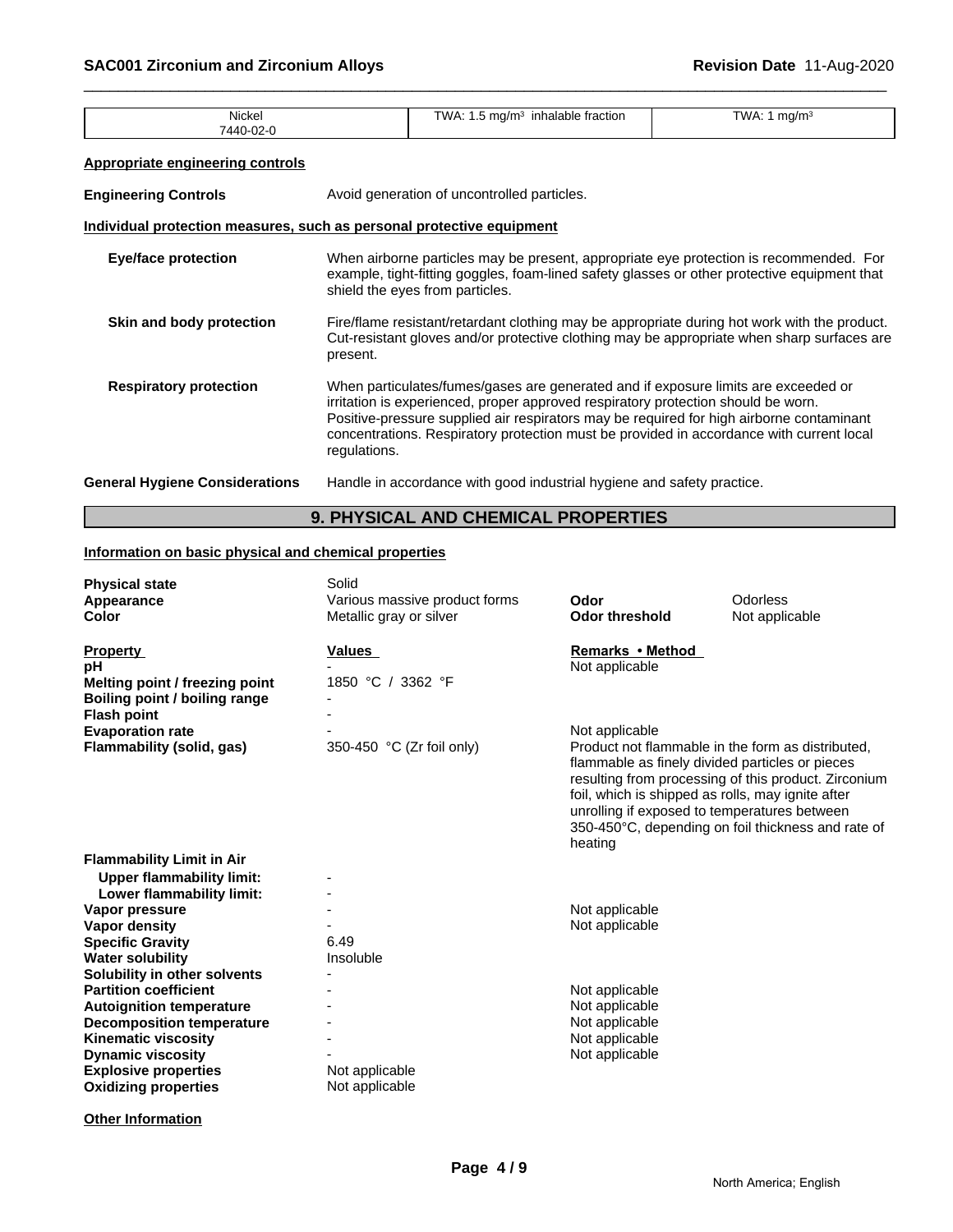| <b>SAC001 Zirconium and Zirconium Alloys</b> |                                     | <b>Revision Date 11-A</b> |
|----------------------------------------------|-------------------------------------|---------------------------|
| <b>Softening point</b>                       |                                     |                           |
| Molecular weight                             |                                     |                           |
| VOC Content (%)                              | Not applicable                      |                           |
| <b>Density</b>                               |                                     |                           |
| <b>Bulk density</b>                          |                                     |                           |
|                                              | <b>10. STABILITY AND REACTIVITY</b> |                           |

# Reactivity<br>Not applicable<br>Chemical stability

Stable under normal conditions.

#### **Possibility of Hazardous Reactions**

None under normal processing.

Hazardous polymerization Hazardous polymerization does not occur.

#### **Conditions to avoid**

Dust formation and dust accumulation.

#### **Incompatible materials**

Dissolves in hydrofluoric acid. Ignites in the presence of fluorine. When heated above 200°C, reacts exothermically with the following: Chlorine, bromine, halocarbons, carbon tetrachloride, carbon tetrafluoride, and freon.

#### **Hazardous Decomposition Products**

When product is subjected to welding, burning, melting, sawing, brazing, grinding, buffing, polishing, or other similar heat-generating processes, the following potentially hazardous airborne particles and/or fumes may be generated:: Soluble molybdenum compounds such as molybdenum trioxide may cause lung irritation. Hexavalent Chromium (Chromium VI) may cause lung, nasal, and/or sinus cancer. azardous polymerization does not occur.<br>
ie presence of fluorine. When heated above 200°C, reacts exothermically with the<br>
carbon tetrachloride, carbon tetrafluoride, and freon.<br>
Thing, melting, sawing, brazing, grinding,

# **Information on likely routes of exposure**

### **Product Information**

| <b>Inhalation</b>   | Not an expected route of exposure for product in massive form.              |
|---------------------|-----------------------------------------------------------------------------|
| Eye contact         | Not an expected route of exposure for product in massive form.              |
| <b>Skin Contact</b> | Nickel or Cobalt containing alloys may cause sensitization by skin contact. |
| <b>Ingestion</b>    | Not an expected route of exposure for product in massive form.              |

| <b>Chemical Name</b>             | Oral LD50           | Dermal LD50       | <b>Inhalation LC50</b> |
|----------------------------------|---------------------|-------------------|------------------------|
| <b>Zirconium</b><br>7440-67-7    | $> 5000$ mg/kg bw   |                   | $>4.3$ mg/L            |
| Hafnium<br>7440-58-6             | $> 5000$ mg/kg bw   |                   | $>4.3$ mg/L            |
| Niobium (Columbium)<br>7440-03-1 | $> 10,000$ mg/kg bw | > 2000 mg/kg bw   |                        |
| lTin<br>7440-31-5                | > 2000 mg/kg bw     | $>$ 2000 mg/kg bw | > 4.75 mg/L            |
| Molybdenum<br> 7439-98-7         | > 2000 mg/kg bw     | > 2000 mg/kg bw   | $> 5.10$ mg/L          |
| llron.<br>7439-89-6              | 98,600 mg/kg bw     |                   | $> 0.25$ mg/L          |
| <b>Chromium</b><br>17440-47-3    | > 3400 mg/kg bw     |                   | $> 5.41$ mg/L          |
| Nickel                           | $> 9000$ mg/kg bw   |                   | $> 10.2$ mg/L          |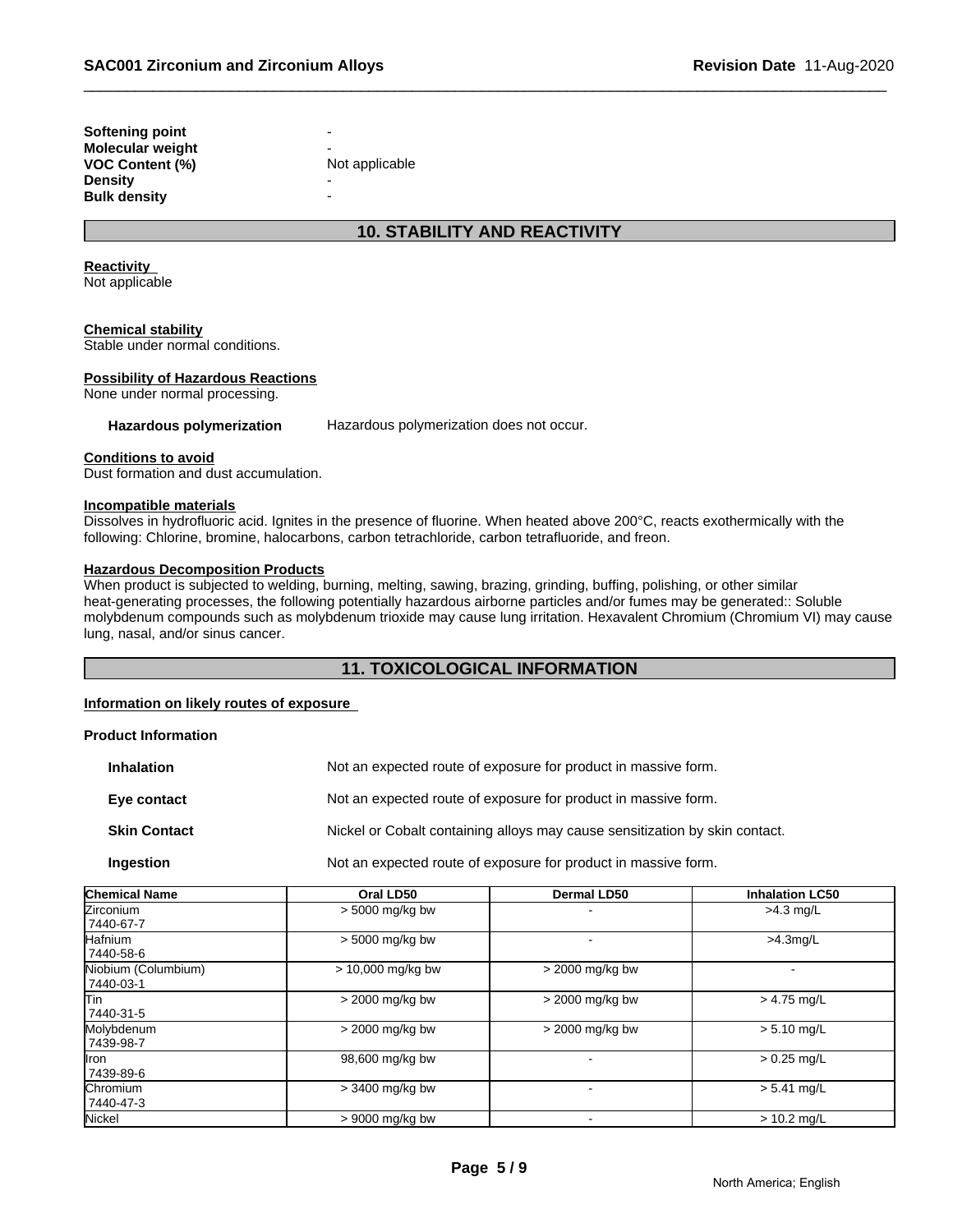7440-02-0

#### **Information on toxicological effects**

**Symptoms** Nickel or Cobalt containing alloys may cause sensitization by skin contact.

#### **Delayed and immediate effects as well as chronic effects from short and long-term exposure**

**Acute toxicity**<br> **Acute toxicity**<br> **Akin corrosion/irritation**<br> **Product not classified. Skin corrosion/irritation**<br>**Serious eve damage/eve irritation** Product not classified. **Serious eye damage/eye irritation<br>Sensitization** Nickel or Cobalt containing alloys may cause sensitization by skin contact.<br>Product not classified. **Germ cell mutagenicity Carcinogenicity Carcinogenicity Product not classified.** 

| Serious eye damage/eye irritation                              | FTUUUULTIUL GRASSIIIEU. |                                   |                                                                             |             |
|----------------------------------------------------------------|-------------------------|-----------------------------------|-----------------------------------------------------------------------------|-------------|
| <b>Sensitization</b>                                           |                         |                                   | Nickel or Cobalt containing alloys may cause sensitization by skin contact. |             |
| <b>Germ cell mutagenicity</b>                                  | Product not classified. |                                   |                                                                             |             |
| Carcinogenicity                                                | Product not classified. |                                   |                                                                             |             |
| <b>Chemical Name</b>                                           | <b>ACGIH</b>            | <b>IARC</b>                       | <b>NTP</b>                                                                  | <b>OSHA</b> |
| lChromium<br>7440-47-3                                         |                         | Group 3                           |                                                                             |             |
| Nickel<br>7440-02-0                                            |                         | Group 1<br>Group 2B               | Known<br>Reasonably Anticipated                                             | X           |
| <b>Reproductive toxicity</b>                                   | Product not classified. |                                   |                                                                             |             |
| <b>STOT - single exposure</b>                                  | Product not classified. |                                   |                                                                             |             |
| <b>STOT - repeated exposure</b>                                | Product not classified. |                                   |                                                                             |             |
| <b>Aspiration hazard</b>                                       | Product not classified. |                                   |                                                                             |             |
|                                                                |                         | <b>12. ECOLOGICAL INFORMATION</b> |                                                                             |             |
|                                                                |                         |                                   |                                                                             |             |
| <b>Ecotoxicity</b>                                             |                         |                                   |                                                                             |             |
| This product as shipped is not classified for aquatic toxicity |                         |                                   |                                                                             |             |

#### **Ecotoxicity**

| <b>STOT - single exposure</b><br><b>STOT - repeated exposure</b><br><b>Aspiration hazard</b> | Product not classified.<br>Product not classified.<br>Product not classified.                                                  |                                                                                                                                 |                                                                                     |                                                                                                                                                                                                    |  |
|----------------------------------------------------------------------------------------------|--------------------------------------------------------------------------------------------------------------------------------|---------------------------------------------------------------------------------------------------------------------------------|-------------------------------------------------------------------------------------|----------------------------------------------------------------------------------------------------------------------------------------------------------------------------------------------------|--|
| <b>12. ECOLOGICAL INFORMATION</b>                                                            |                                                                                                                                |                                                                                                                                 |                                                                                     |                                                                                                                                                                                                    |  |
| <b>Ecotoxicity</b>                                                                           |                                                                                                                                |                                                                                                                                 |                                                                                     |                                                                                                                                                                                                    |  |
|                                                                                              | This product as shipped is not classified for aquatic toxicity.                                                                |                                                                                                                                 |                                                                                     |                                                                                                                                                                                                    |  |
| <b>Chemical Name</b>                                                                         | Algae/aquatic plants                                                                                                           | <b>Fish</b>                                                                                                                     | <b>Toxicity to</b><br>microorganisms                                                | <b>Crustacea</b>                                                                                                                                                                                   |  |
| Zirconium<br>7440-67-7                                                                       | The 14 d NOEC of zirconium<br>dichloride oxide to Chlorella<br>vulgaris was greater than<br>102.5 mg of Zr/L.                  | The 96 h LL50 of zirconium<br>to Danio rerio was greater<br>than 74.03 mg/L.                                                    |                                                                                     | The 48 h EC50 of zirconium<br>dioxide to Daphnia magna<br>was greater than 74.03 mg<br>of Zr/L.                                                                                                    |  |
| Hafnium<br>7440-58-6                                                                         | The 72 h EC50 of hafnium<br>to Pseudokirchneriella<br>subcapitata was great than 8<br>ug of Hf/L (100% saturated<br>solution). | The 96 h LC50 of Hafnium<br>dioxide in water to Danio<br>rerio was greater than the<br>solubility limit of 0.007 mg<br>$Hf/L$ . |                                                                                     | The 48 h EC50 of Hafnium<br>dioxide to Daphnia magna<br>was greater than the<br>solubility limit of 0.007 mg<br>$Hf/L$ .                                                                           |  |
| Niobium (Columbium)<br>7440-03-1                                                             |                                                                                                                                |                                                                                                                                 | $\blacksquare$                                                                      |                                                                                                                                                                                                    |  |
| Tin<br>7440-31-5                                                                             | The 72 h EC50 of tin<br>chloride pentahydrate to<br>Pseudokirchnerella<br>subcapitata was 9,846 ug of<br>Sn/L                  | The 7 d LOEC of tin chloride<br>pentahydrate to Pimephales<br>promelas was 827.9 ug of<br>Sn/L                                  |                                                                                     | The 7 d LC50 of tin chloride<br>pentahydrate to<br>Ceriodaphnia dubia was<br>greater than 3,200 ug of<br>$Sn/L$ .                                                                                  |  |
| Molybdenum<br>7439-98-7                                                                      | The 72 h EC50 of sodium<br>molybdate dihydrate to<br>Pseudokirchneriella<br>subcapitata was 362.9 mg of<br>Mo/L.               | The 96 h LC50 of sodium<br>molybdate dihydrate to<br>Pimephales promelas was<br>644.2 mg/L                                      | The 3 h EC50 of<br>molybdenum trioxide for<br>activated sludge was 820<br>$mg/L$ .  | The 48 h LC50 of sodium<br>molybdate dihydrate to<br>Ceriodaphnia dubia was<br>1,015 mg/L.<br>The 48 h LC50 of sodium<br>molybdate dihydrate to<br>Daphnia magna was greater<br>than 1,727.8 mg/L. |  |
| Iron<br>7439-89-6                                                                            | ÷.                                                                                                                             | The 96 h LC50 of 50% iron<br>oxide black in water to Danio<br>rerio was greater than<br>10,000 mg/L.                            | The 3 h EC50 of iron oxide<br>for activated sludge was<br>greater than 10,000 mg/L. | The 48 h EC50 of iron oxide<br>to Daphnia magna was<br>greater than 100 mg/L.                                                                                                                      |  |
| Chromium<br>7440-47-3                                                                        |                                                                                                                                |                                                                                                                                 | $\sim$                                                                              |                                                                                                                                                                                                    |  |
| Nickel                                                                                       |                                                                                                                                | NOEC/EC10 values range The 96h LC50s values range The 30 min EC50 of nickel The 48h LC50s values range                          |                                                                                     |                                                                                                                                                                                                    |  |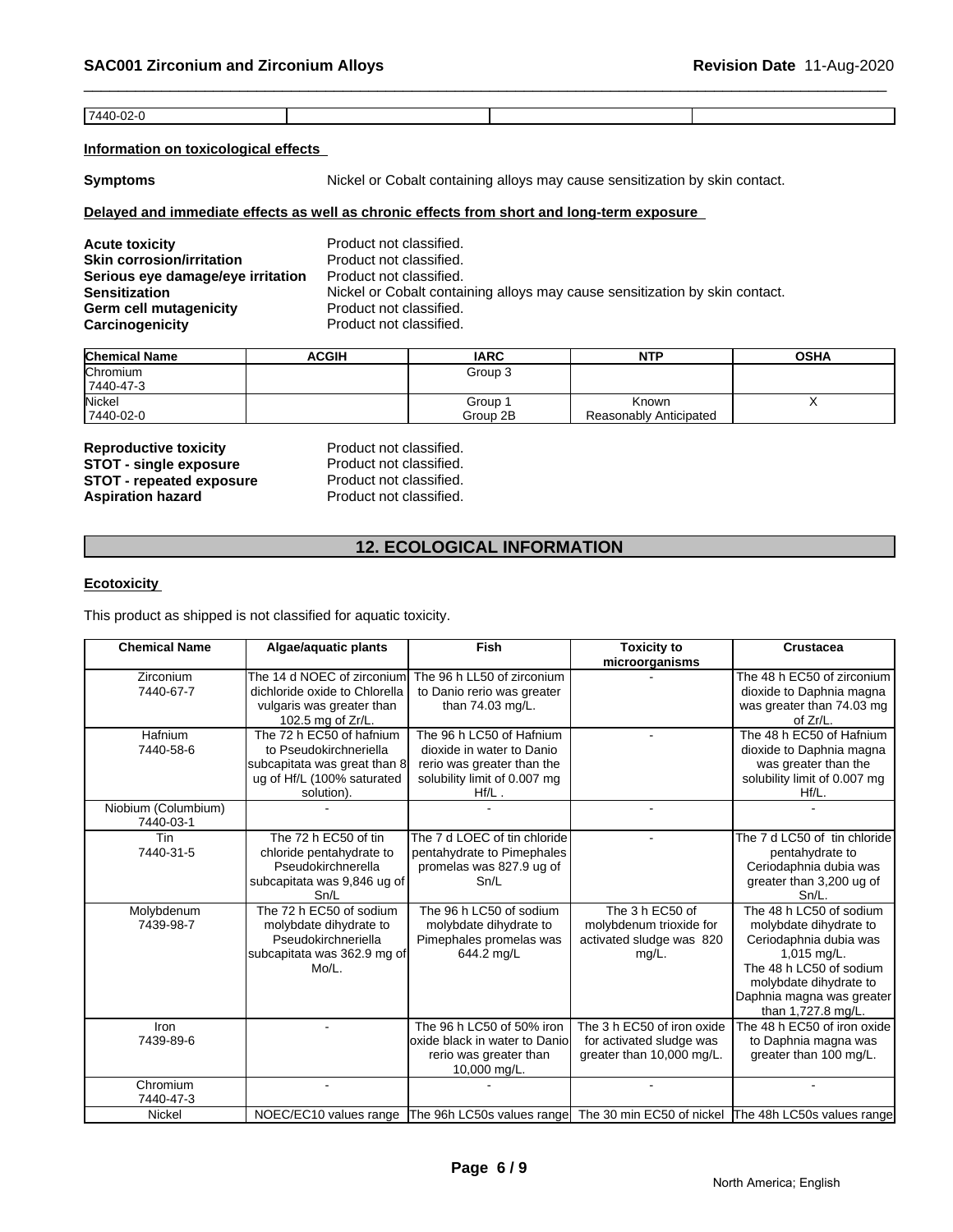| <b>SAC001 Zirconium and Zirconium Alloys</b> |                                                                                        |                                                                                                                   |                                         | Revision Date 11-Aug-2020                                                          |
|----------------------------------------------|----------------------------------------------------------------------------------------|-------------------------------------------------------------------------------------------------------------------|-----------------------------------------|------------------------------------------------------------------------------------|
| 7440-02-0                                    | from $12.3 \mu g/l$ for<br>to 425 $\mu$ g/l for<br>Pseudokirchneriella<br>subcapitata. | from 0.4 mg Ni/L for<br>Scenedesmus accuminatus   Pimephales promelas to 320<br>mg Ni/L for Brachydanio<br>rerio. | for activated sludge was 33<br>mg Ni/L. | from 0.013 mg Ni/L for<br>Ceriodaphnia dubia to 4970<br>mg Ni/L for Daphnia magna. |
| Other adverse effects                        |                                                                                        | <b>13. DISPOSAL CONSIDERATIONS</b>                                                                                |                                         |                                                                                    |
| <b>Waste treatment methods</b>               |                                                                                        |                                                                                                                   |                                         |                                                                                    |
| Dienneal of wastes                           |                                                                                        | Disposal should be in accordance with applicable regional national and local laws and                             |                                         |                                                                                    |

|                                | <b>13. DISPOSAL CONSIDERATIONS</b> |                                                                                                                 |
|--------------------------------|------------------------------------|-----------------------------------------------------------------------------------------------------------------|
| <b>Waste treatment methods</b> |                                    |                                                                                                                 |
| <b>Disposal of wastes</b>      | regulations.                       | Disposal should be in accordance with applicable regional, national and local laws and                          |
| <b>Contaminated packaging</b>  | None anticipated.                  |                                                                                                                 |
|                                | <b>Chemical Name</b>               | <b>RCRA - D Series Wastes</b>                                                                                   |
| Chromium<br>7440-47-3          |                                    | 5.0 mg/L regulatory level                                                                                       |
|                                |                                    | This product contains one or more substances that are listed with the State of California as a hazardous waste. |
|                                | <b>14. TRANSPORT INFORMATION</b>   |                                                                                                                 |
|                                |                                    |                                                                                                                 |
| <b>DOT</b>                     | Not regulated                      |                                                                                                                 |

| <b>Contaminated packaging</b>                                                                                                       | None anticipated.                                                                                       |                                                                                                                 |
|-------------------------------------------------------------------------------------------------------------------------------------|---------------------------------------------------------------------------------------------------------|-----------------------------------------------------------------------------------------------------------------|
|                                                                                                                                     | <b>Chemical Name</b>                                                                                    | <b>RCRA - D Series Wastes</b>                                                                                   |
|                                                                                                                                     | Chromium<br>7440-47-3                                                                                   | 5.0 mg/L regulatory level                                                                                       |
|                                                                                                                                     |                                                                                                         | This product contains one or more substances that are listed with the State of California as a hazardous waste. |
|                                                                                                                                     | <b>14. TRANSPORT INFORMATION</b>                                                                        |                                                                                                                 |
| DOT                                                                                                                                 | Not regulated                                                                                           |                                                                                                                 |
|                                                                                                                                     | <b>15. REGULATORY INFORMATION</b>                                                                       |                                                                                                                 |
| <b>International Inventories</b>                                                                                                    |                                                                                                         |                                                                                                                 |
| <b>TSCA</b><br><b>DSL/NDSL</b><br><b>EINECS/ELINCS</b><br><b>ENCS</b><br><b>IECSC</b><br><b>KECL</b><br><b>PICCS</b><br><b>AICS</b> | Complies<br>Complies<br>Complies<br>Complies<br>Complies<br>Complies<br><b>Not Listed</b><br>Not Listed |                                                                                                                 |

 **Legend:** 

 **TSCA** - United States Toxic Substances Control Act Section 8(b) Inventory

 **DSL/NDSL** - Canadian Domestic Substances List/Non-Domestic Substances List

 **EINECS/ELINCS** - European Inventory of Existing Chemical Substances/European List of Notified Chemical Substances

 **ENCS** - Japan Existing and New Chemical Substances

 **IECSC** - China Inventory of Existing Chemical Substances

 **KECL** - Korean Existing and Evaluated Chemical Substances

 **PICCS** - Philippines Inventory of Chemicals and Chemical Substances

 **AICS** - Australian Inventory of Chemical Substances

# **US Federal Regulations**

#### **SARA 313**

Section 313 of Title III of the Superfund Amendments and Reauthorization Act of 1986 (SARA). This product contains a chemical or chemicals which are subject to the reporting requirements of the Act and Title 40 of the Code of Federal Regulations, Part 372

| <b>Chemical Name</b>                  | <b>CAS No.</b>                          | <b>Weight-</b> %<br>$\mathbf{A}$ | 242<br>` Values %<br>hreshold<br>$\mathbf{r}$<br>. .<br>. |
|---------------------------------------|-----------------------------------------|----------------------------------|-----------------------------------------------------------|
| <b>Chromium</b><br>$\sim$<br>7440-47- | $\rightarrow$<br>$\Delta$<br>--4<br>. . |                                  | .                                                         |
| Nickel<br>$\sim$<br>7440<br>7-02-C    | 7440-02-0                               | U-U.                             |                                                           |

#### **SARA 311/312 Hazard Categories**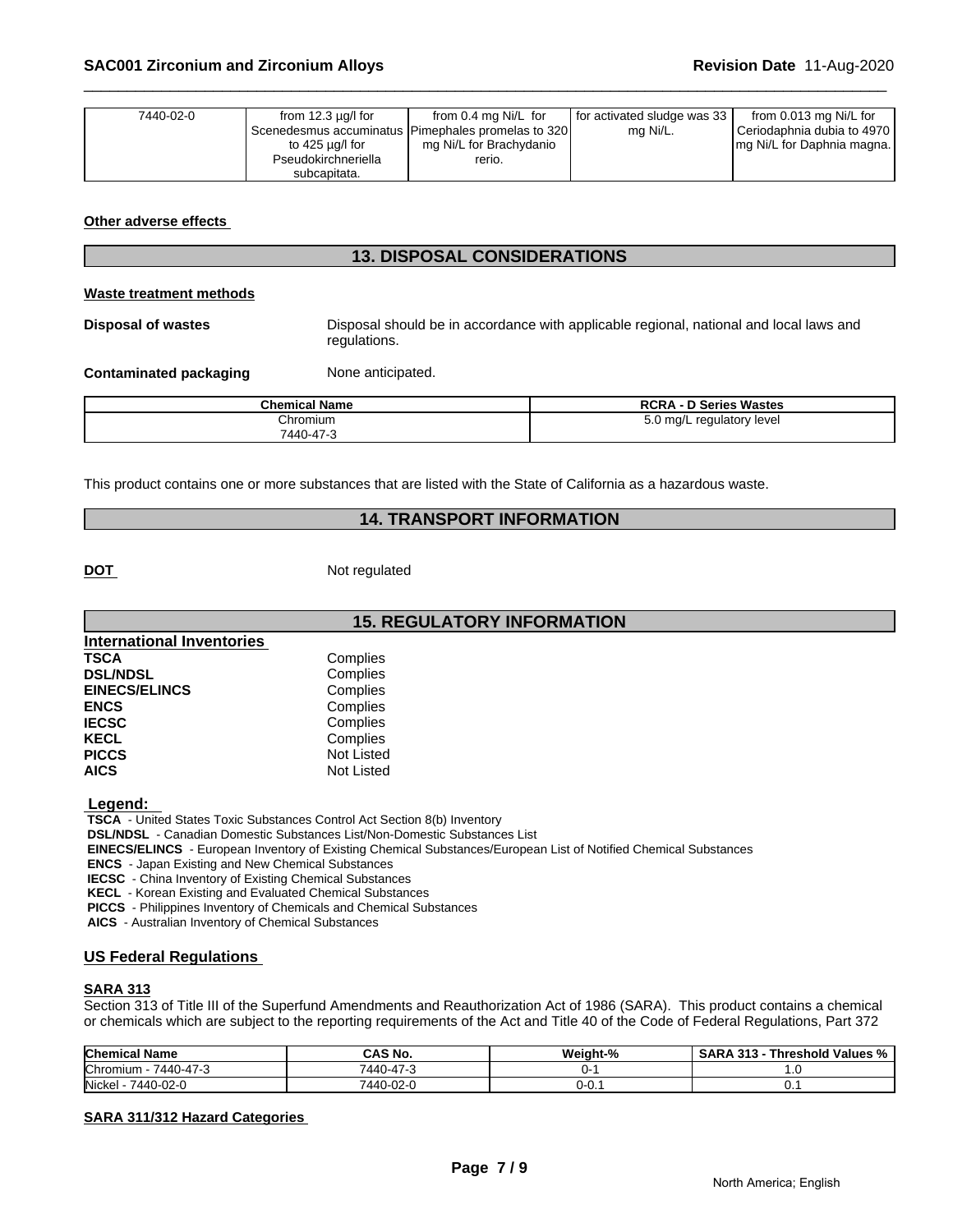| Acute health hazard               | No. |  |
|-----------------------------------|-----|--|
| <b>Chronic Health Hazard</b>      | No. |  |
| Fire hazard                       | N٥  |  |
| Sudden release of pressure hazard | N٥  |  |
| <b>Reactive Hazard</b>            | N٥  |  |

#### **CWA (Clean Water Act)**

This product contains the following substances which are regulated pollutants pursuant to the Clean Water Act (40 CFR 122.21 and 40 CFR 122.42)

| <b>Chemical Name</b>  | <b>CWA - Reportable</b><br>Quantities | <b>CWA - Toxic Pollutants</b> | <b>CWA - Priority Pollutants</b> | <b>CWA - Hazardous</b><br><b>Substances</b> |
|-----------------------|---------------------------------------|-------------------------------|----------------------------------|---------------------------------------------|
| Chromium<br>7440-47-3 |                                       |                               |                                  |                                             |
| Nickel<br>7440-02-0   |                                       |                               |                                  |                                             |

#### **CERCLA**

This material, as supplied, contains one or more substances regulated as a hazardous substance under the Comprehensive Environmental Response Compensation and Liability Act (CERCLA) (40 CFR 302)

| <b>Chemical Name</b>       | <b>Hazardous Substances RQs</b> |
|----------------------------|---------------------------------|
| Chromium<br>7440-47-3      | 5000 lb                         |
| <b>Nickel</b><br>7440-02-0 | 100 lb                          |

# **US State Regulations**

# **California Proposition 65**

This product contains the Proposition 65 chemicals listed below. Proposition 65 warning label available at ATImetals.com.

| Chemical<br>Name                                          | شاalif<br>--------<br>osition 65<br>mı<br>тои |
|-----------------------------------------------------------|-----------------------------------------------|
| .<br>$\sim$<br>Nickel<br>$\Delta A$<br>-02-1<br><u>ти</u> | ∶arcınoɑen<br>$\overline{a}$                  |

# **U.S. State Right-to-Know Regulations**

| <b>Chemical Name</b>    | <b>New Jersey</b> | <b>Massachusetts</b> | Pennsylvania |
|-------------------------|-------------------|----------------------|--------------|
| Zirconium<br>7440-67-7  |                   | ́                    | v            |
| Hafnium<br>7440-58-6    |                   |                      | ∧            |
| Tin<br>7440-31-5        |                   |                      | ∧            |
| Molybdenum<br>7439-98-7 | v                 | v                    | Х            |
| Chromium<br>7440-47-3   |                   |                      |              |
| Nickel<br>7440-02-0     |                   | ́                    | ⋏            |

#### **U.S. EPA Label Information**

**EPA Pesticide Registration Number** Not applicable

| <b>16. OTHER INFORMATION</b>                                      |                            |                                                    |                           |                                                     |
|-------------------------------------------------------------------|----------------------------|----------------------------------------------------|---------------------------|-----------------------------------------------------|
| <b>NFPA</b>                                                       | Health hazards 0           | <b>Flammability 0</b>                              | Instability 0             | <b>Physical and Chemical</b><br><b>Properties -</b> |
| <b>HMIS</b><br>Chronic Hazard Star Legend                         | <b>Health hazards 1</b>    | <b>Flammability 0</b><br>* = Chronic Health Hazard | <b>Physical hazards</b> 0 | Personal protection X                               |
| <b>Issue Date</b><br><b>Revision Date</b><br><b>Revision Note</b> | 28-May-2015<br>11-Aug-2020 |                                                    |                           |                                                     |